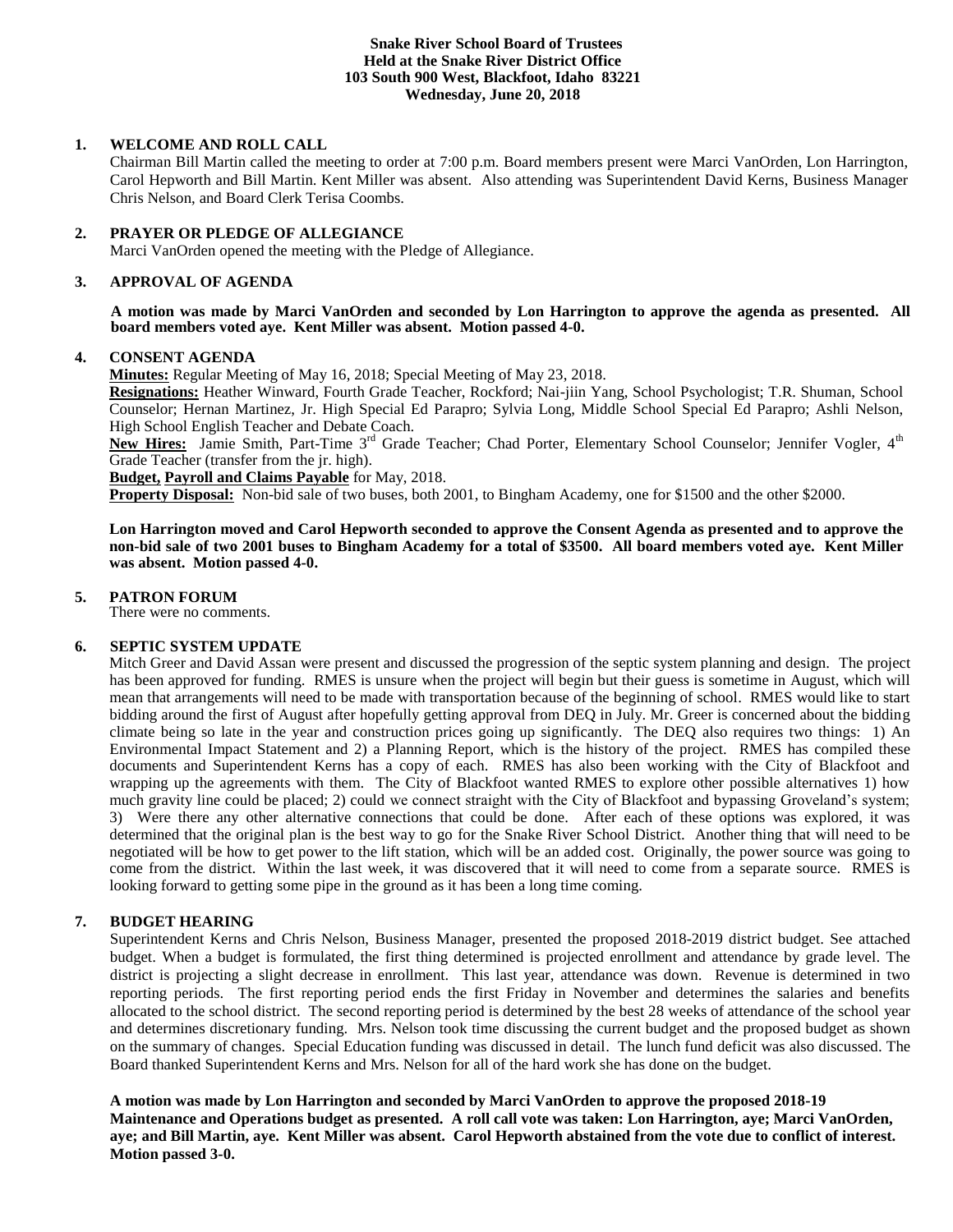# **8. DECLARE AREA OF NEED EXISTS**

The district has hired an elementary school counselor who did not have appropriate endorsement requirements met. Every effort was made to advertise and interview for candidates to fill this position.

**a. Elementary School Counselor:** The district hired Chad Porter to be an Elementary School Counselor for the middle school and Rockford. Mr. Porter is a licensed professional counselor and is required to achieve necessary hours required by the state to become a licensed school counselor. Therefore, the district needs to approve the request for an alternate authorization until those hours are achieved.

#### **It was moved by Marci VanOrden and seconded by Lon Harrington to declare that an area of need exists to hire a full time Elementary School Counselor and approve the request for an Alternative Authorization for Chad Porter. All the board members voted aye. Kent Miller was absent. Motion passed 4-0.**

### **9. DUAL ENROLLMENT/HONORS CLASS THROUGH ISU**

Superintendent Kerns discussed the new dual enrollment/honors English class at the high school through ISU. Students will be able to receive English high school credit and college credit at the same time. The class will be taught by Kammile Watt.

### **10. POSSIBLE PAPERLESS OPTIONS**

Superintendent Kerns and the board had a conversation about possible paperless options for our policy manuals and also board packets. Because the policy manuals are so big and the electronic manual on the website is so efficient, the board would like to go paperless using the website and also have a jump drive that contains the policies for use at home. For board packets, the board would also like to go paperless. Superintendent Kerns would like to supply the board with laptops that would remain at the district office and board packets would be prepared in Adobe then sent to the board members for their review of the materials. When it comes time for board meeting, the board packet would be displayed on their laptops. This trial process will start at the next board meeting.

### **11. UPCOMING EVENTS**

- **a. Summer Leadership Institute will be in Rigby on July 11 from 9-11 a.m. at the Jefferson Jt. School District Office. Superintendent Kerns, Lon, Carol, and Marci plan on going.**
- **b. Next Board Meeting/Annual Meeting will be July 18, 2018 at the District Office.**
- **c. The ISBA deadline for the submission of Resolutions for the 2019 legislative session is fast approaching. According to the ISBA Bylaws, resolutions are to be submitted to the ISBA office by July 31, 2018.**
- **d. The High School placed 3rd in the Schools of Excellence Initiative from the IHSAA. The award will be given on August 1 st in Boise.**

### **12. POLICY READINGS SECOND READINGS:**

**Policy 2150, "Duties of the Board"** This policy is updated to clarify that the board's duty to prescribe rules for disciplining of unruly or insubordinate students includes the requirement that the board adopt rules on student harassment, intimidation and bullying, which rules must be included in a code of conduct according to Idaho Code. No further changes were made.

**Policy 2160, "Duties of Board Officers"** This policy is new to us and clarifies duties of board officers including Treasurer, Assistant Treasurer, and Clerk. Language is also added with regard to a surety bond for the clerk of the board of trustees. No further changes were made.

**A motion was made by Lon Harrington and seconded by Marci VanOrden to approve the second readings of Policy 2150, "Duties of the Board" and Policy 2160, "Duties of Board Officers." All board members voted aye. Kent Miller was absent. Motion passed 4-0.**

#### **FIRST READINGS:**

**Policy 6127, "Graduation Requirements"** This policy is updated to update the amount of credits needed to graduate. 2017 and 2018 were removed and 2022 and 2023 were added. Also, 6127p, Graduation Requirements Re ISAT Proficiency, was deleted as it is obsolete. At the bottom of the first page, the statement, "Proficiency: Students must show proficiency on the Idaho Standard Achievement Test (ISAT) or complete the requirements of an alternate route to graduation" was removed to be consistent with removal of the Graduation Requirements. Discussion held.

**Policy 7225p, "Civil Rights Grievance Procedure"** This procedural document is new and reflects correct contact information for state and federal agencies with which one may file a complaint. No further changes were made.

**Policy 7380, "Working Hours"** This policy is being updated to coincide with the changes made during negotiations. The changes are in green. No further changes were made.

**A motion was made by Carol Hepworth and seconded by Lon Harrington to approve the first readings of Policy 6127, "Graduation Requirements;" Policy 7225p, "Civil Rights Grievance Procedure;" and Policy 7380, "Working Hours." All board members voted aye. Motion passed 4-0.**